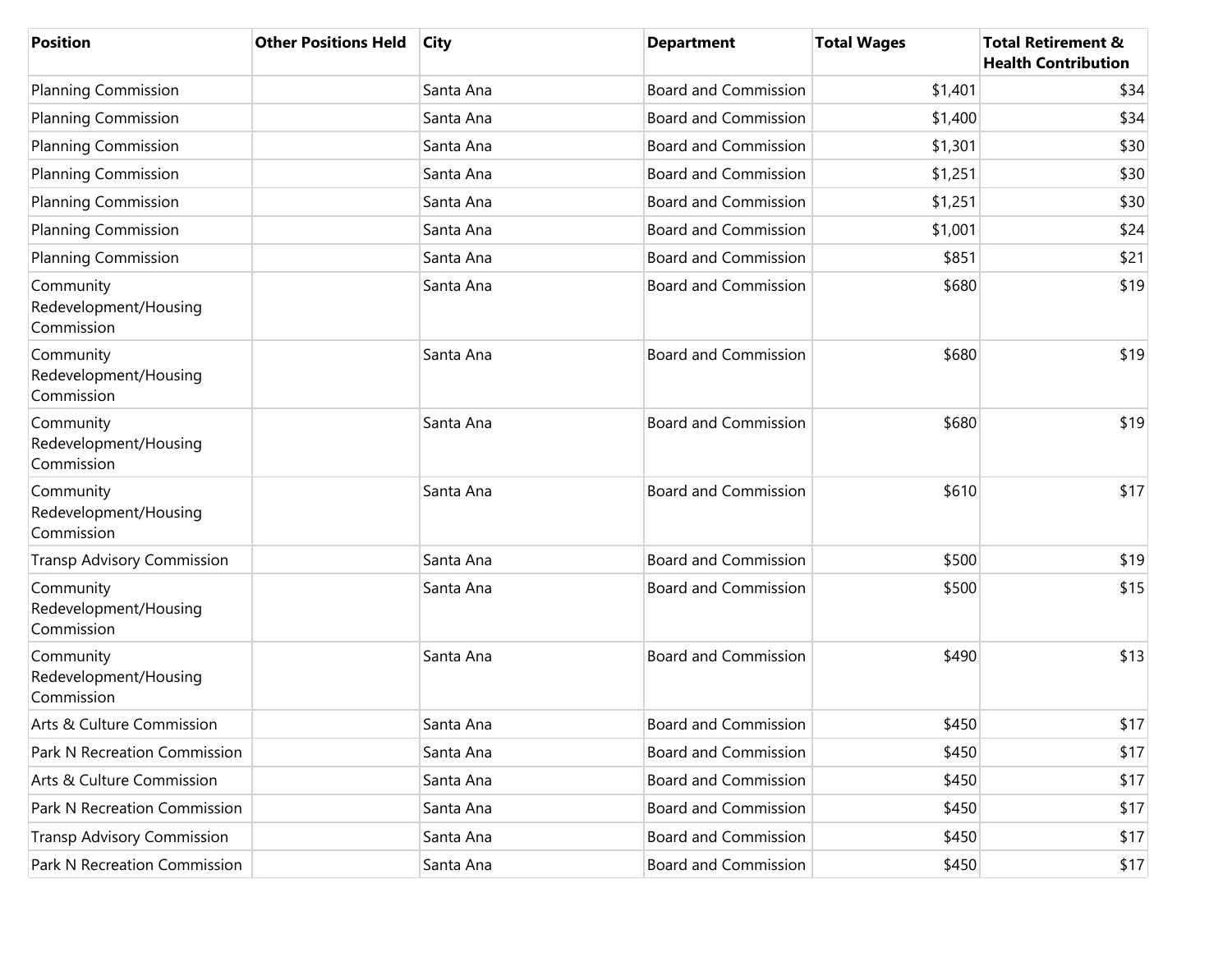| Community<br>Redevelopment/Housing<br>Commission | Santa Ana | <b>Board and Commission</b> | \$420 | \$11 |
|--------------------------------------------------|-----------|-----------------------------|-------|------|
| Community<br>Redevelopment/Housing<br>Commission | Santa Ana | <b>Board and Commission</b> | \$400 | \$15 |
| <b>Transp Advisory Commission</b>                | Santa Ana | <b>Board and Commission</b> | \$400 | \$15 |
| <b>Transp Advisory Commission</b>                | Santa Ana | <b>Board and Commission</b> | \$400 | \$15 |
| <b>Planning Commission</b>                       | Santa Ana | <b>Board and Commission</b> | \$350 | \$8  |
| Park N Recreation Commission                     | Santa Ana | <b>Board and Commission</b> | \$350 | \$13 |
| Personnel Board                                  | Santa Ana | <b>Board and Commission</b> | \$300 | \$11 |
| <b>Historic Commission</b>                       | Santa Ana | <b>Board and Commission</b> | \$300 | \$11 |
| Personnel Board                                  | Santa Ana | <b>Board and Commission</b> | \$300 | \$11 |
| <b>Historic Commission</b>                       | Santa Ana | <b>Board and Commission</b> | \$300 | \$11 |
| Personnel Board                                  | Santa Ana | <b>Board and Commission</b> | \$300 | \$11 |
| Arts & Culture Commission                        | Santa Ana | <b>Board and Commission</b> | \$300 | \$11 |
| <b>Historic Commission</b>                       | Santa Ana | <b>Board and Commission</b> | \$300 | \$11 |
| Personnel Board                                  | Santa Ana | <b>Board and Commission</b> | \$300 | \$11 |
| Arts & Culture Commission                        | Santa Ana | <b>Board and Commission</b> | \$300 | \$11 |
| Personnel Board                                  | Santa Ana | <b>Board and Commission</b> | \$300 | \$11 |
| Arts & Culture Commission                        | Santa Ana | <b>Board and Commission</b> | \$300 | \$11 |
| <b>Historic Commission</b>                       | Santa Ana | <b>Board and Commission</b> | \$300 | \$11 |
| <b>Youth Commission</b>                          | Santa Ana | <b>Board and Commission</b> | \$275 | \$10 |
| <b>Historic Commission</b>                       | Santa Ana | <b>Board and Commission</b> | \$250 | \$9  |
| <b>Transp Advisory Commission</b>                | Santa Ana | <b>Board and Commission</b> | \$250 | \$9  |
| <b>Historic Commission</b>                       | Santa Ana | <b>Board and Commission</b> | \$250 | \$9  |
| <b>Planning Commission</b>                       | Santa Ana | <b>Board and Commission</b> | \$210 | \$6  |
| Community<br>Redevelopment/Housing<br>Commission | Santa Ana | <b>Board and Commission</b> | \$210 | \$6  |
| Arts & Culture Commission                        | Santa Ana | <b>Board and Commission</b> | \$200 | \$8  |
| Personnel Board                                  | Santa Ana | <b>Board and Commission</b> | \$200 | \$8  |
| <b>Transp Advisory Commission</b>                | Santa Ana | <b>Board and Commission</b> | \$150 | \$6  |